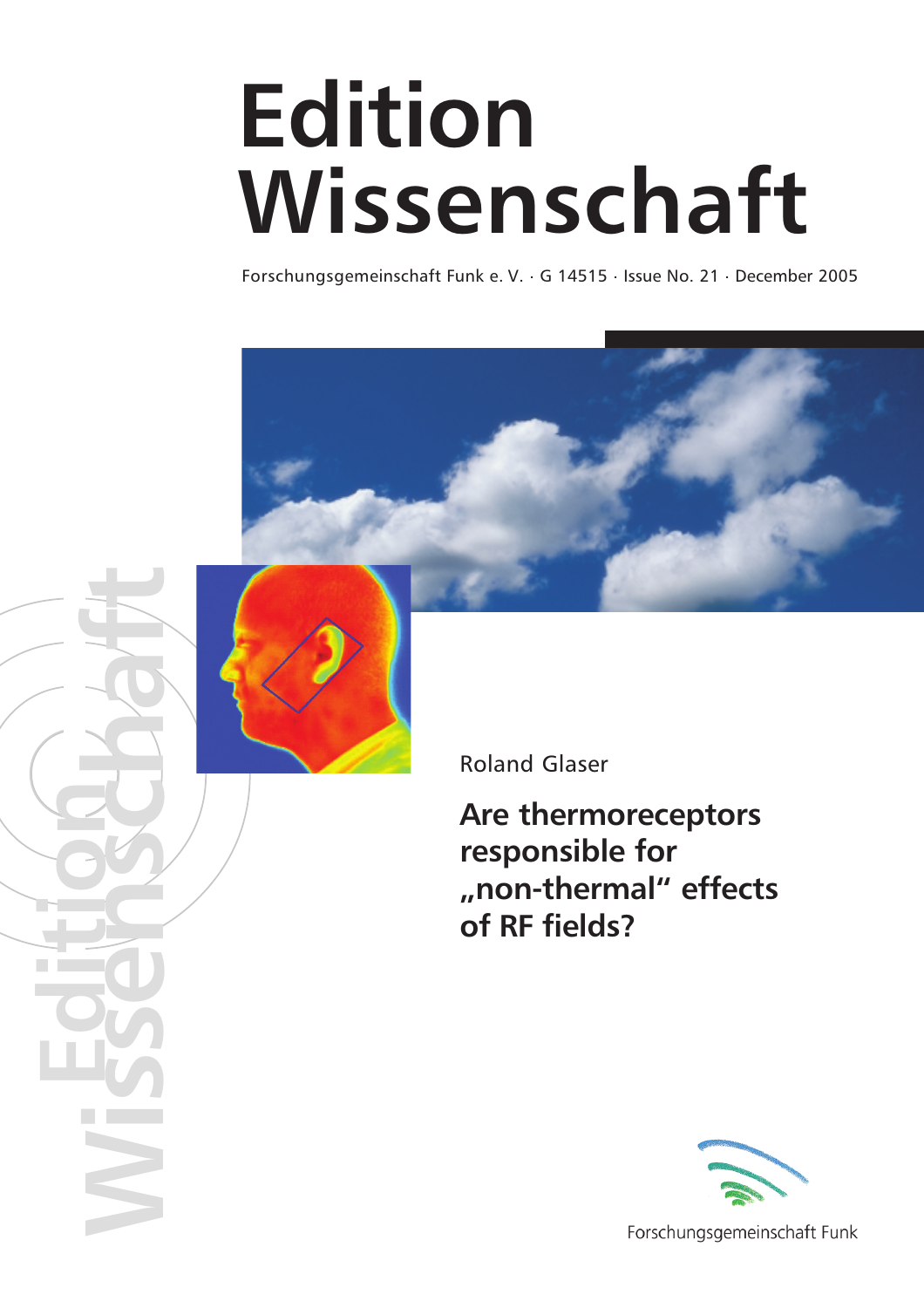#### **Dear readers,**

as "Edition Wissenschaft Nr. 21" the Forschungsgemeinschaft Funk likes to present you at the end of the year 2005 an very interesting article of Prof. Dr. Roland Glaser, Humboldt University, Berlin about the question: "Are thermoreceptors responsible for "non-thermal" effects of RF fields?". This should be a valuable contribution to the still open discussion, whether there are reliable existing evidences for "non-thermal" effects far under the limits of the ICNIRP recommendations. During the last years Prof. Roland Glaser had taken several times the opportunity to aim on clarification of the burning question, which biophysical mechanism can contribute to "non-thermal" or "athermal" effects. This question is not new. Neither there was a reliable commonly accepted reproducible effect, nor an unanimously accepted definition for the usage of the terms "non-thermal" or "athermal". Very often in discussions the scientific community even could not be brought on the same level of understanding of underlying mechanism or processes in cells. On different occasions this study question was hotly discussed. We have reported about several FGFand COST 281- Workshops in the "FGF Newsletter". During the last four years a special group of scientists with the support of MMF and FGF have donated much time to look for concepts to understand the issue. We are eager to look at the output of this task force and we will inform you immediately after the presentations of the results. Till today it can be stated, that there is a lack of knowledge concerning research on cellular and molecular

mechanisms. And that lack of knowledge has to be filled under the consideration, that without solid basic research of that study issue the question will be still remain open. This will underline the necessity of that kind of research: "to look for mechanism under the condition of very small energy input in biological systems like it is with EMF energy emission of modern radio communication systems"

If one is speculating that may be one of the results of further epidemiological research will be: "no clear cancer evidence", the results of human and animal studies will getting more and more important. Sometimes the result of studies is like that following statement: ..there are some effects, but probably non dangerous and possibly subtlethermal". Then the old stereotype questions arise: "but what will be with other conditions or other frequencies or pulsations?..." These questions can only be answered on the basis of a known mechanism. That exactly underlines the main points of further research needs. It is absolutely correct, that: "The *only established mechanisms that relate to health consequences are caused by temperature elevation ..."* but: excitation of molecular vibrations and protein conformations can be the result of this, not only by radical pair mechanism (which, as already known, is not relevant for weak RF-fields!). This is in accordance with the statement in the WHO research agenda that: "Micro*dosimetry research (i.e., at the cellular or subcellular levels) that may yield new insights concerning biologically relevant targets of RF".* This exactly should be the start point

for high priority research. Including the recent results of thermosensible molecules (TRP-receptors, GrpE, as "riboswitches" for HSP-expression etc.) one really could understand the so called "non-thermal" effects of weak RF-fields. The papers of Ken Foster and Earl Prohofsky are important steps to find the answer of this question, but they did not include these new results of thermoreception. FGF recently have organized a workshop "Subtle Thermal Effects of RF-Fields *in vitro* and *in vivo*", which exactly tackle this point (Stuttgart, Nov. 2005). Only knowing the theoretical background of possible molecular absorption and heat-dissipation of RF-energy at molecular and supramolecular level, predictions could be made on frequency dependence, pulsation etc. Furthermore, these results can indicate, what really does the term ..dose" mean, and what kind of "dosimetry" we really need (SAR, SAR\* Time, W\*m-2 ...). To realize this kind of research, experiments should be performed in cooperation with specialists of thermoreception on RF-field effects on established models of molecular and cellular thermoreceptors. These sorts of experiments are much faster and cheaper than animal studies. They easily can realize conditions of frequency dependence or pulsations and can produce data, which leads to new insights in to molecular mechanisms. So, let us try to set this kind of research in force. Glaser´s contribution in this edition is just one step. Other studies have to follow.

Kindest regards Gerd Friedrich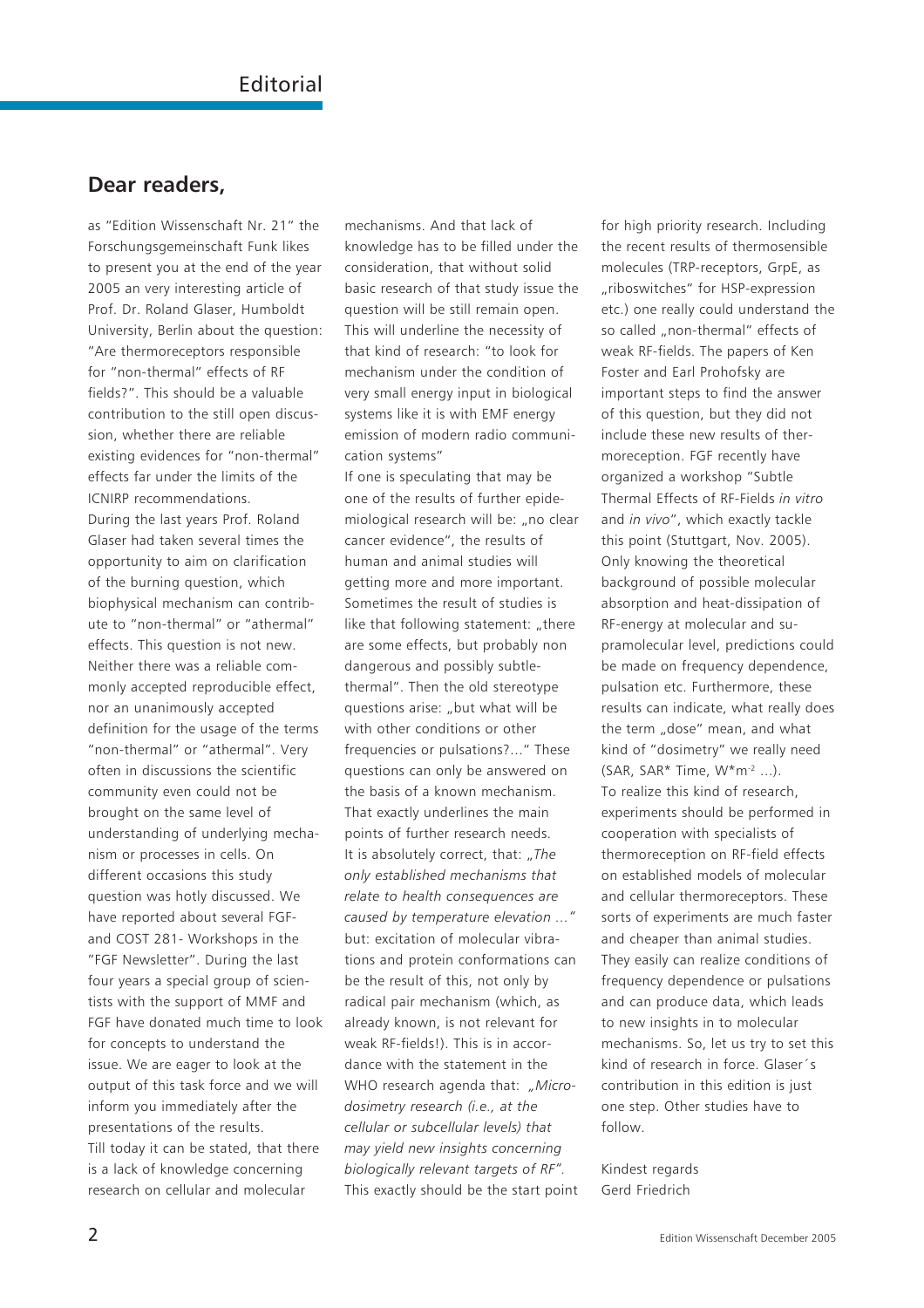#### **Contents**

| Introduction: What does "non-thermal" mean?                                                                                       | 4  |
|-----------------------------------------------------------------------------------------------------------------------------------|----|
| Thermoregulatory response to IR versus RF energy absorption                                                                       | 5  |
| Limitations of behavioural experiments performed<br>in animals and human volunteers                                               | 6  |
| What do we know about the physiology of specialized<br>thermoreceptors in animals?                                                | 6  |
| Molecular mechanisms of thermoreception                                                                                           | 8  |
| Conclusions: The system of thermoreception and its side reactions<br>- a possible reason for "non-thermal" reactions of RF-fields | 10 |
| References                                                                                                                        | 11 |
| Abstract                                                                                                                          | 13 |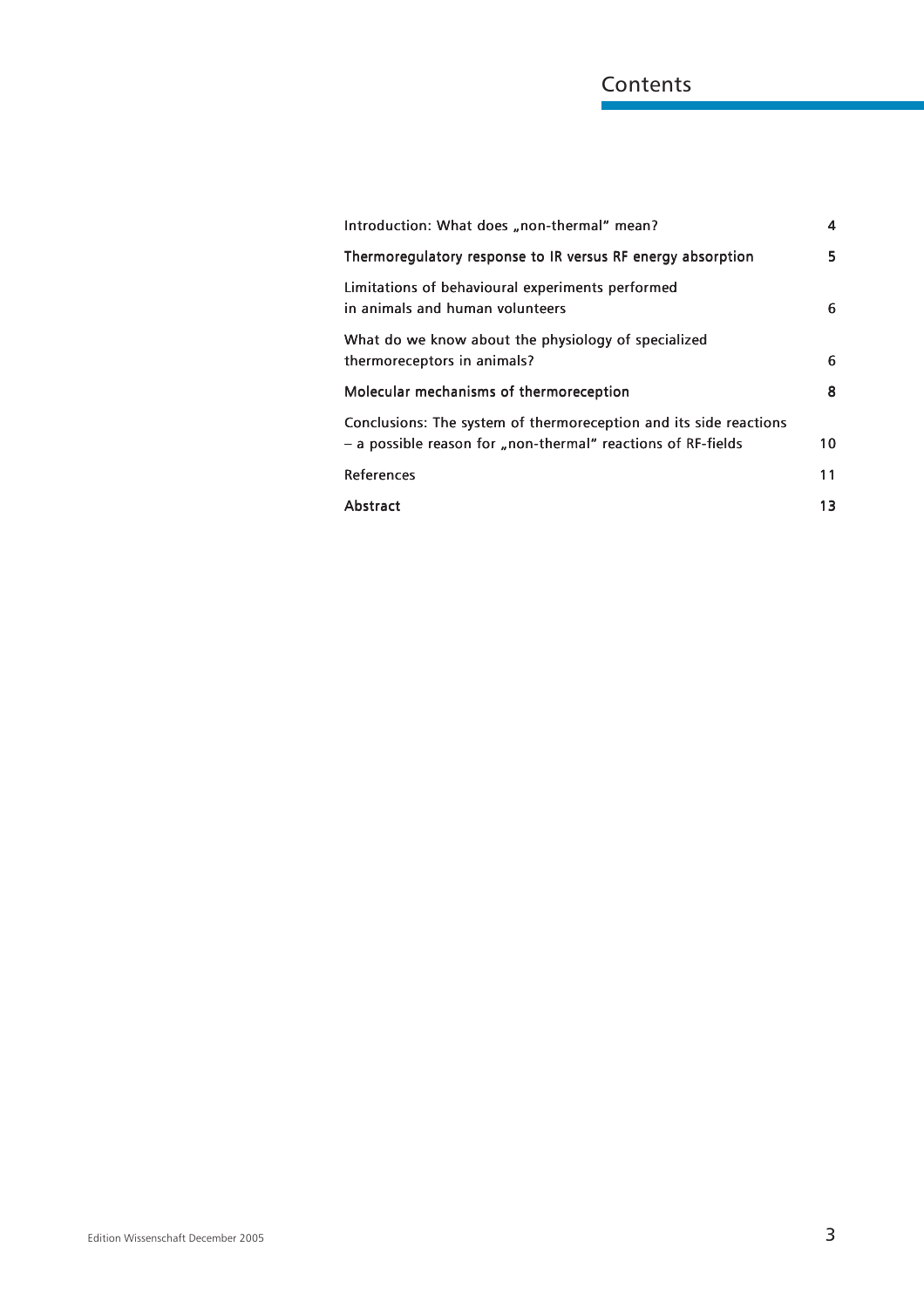### **Are thermoreceptors responsible for "non-thermal" effects of RF fields?**

#### **Introduction:** What does ..non**thermal" mean?**

In contrast to ELF, the fields in the frequency range of mobile phones do not excite nerve and muscle cells. Therefore, the only obvious effect of RF and MW fields on biological systems is heating potentially bringing about the consequences of temperature increases. Although interactions of high frequency fields were investigated already in the thirties of the last century [Rajewsky, 1938], the question whether there exist additional "non-thermal" effects that would have to be considered in defining safety limits, still remains controversial. The reason for this are publications claiming to have found such "nonthermal" effects in *in vitro* experiments with cells, as well as in experiments with animals or human volunteers.

What do the terms "thermal" and "non-thermal" (or "athermal") really mean? This question can be answered either from a biophysical perspective, considering possible mechanisms of interaction, or just empirically, based on experimental setups. From the empirical point of view, effects usually are called "nonthermal":

• if irradiation intensity in the experiment is so low that changes in temperature are unlikely to occur physically [Geletyuk et al., 1995; Kwee et al., 2001; Phillips et al., 1998; Preece et al., 1999; Weisbrot et al., 2003];

- if, during irradiation, no significant change in temperature has been measured in the body or in the experimental vessel, or if water jacketing, etc., has been part of the experimental setup warranting a constant temperature during exposure [Bohr and Bohr, 2000; Byus et al., 1988; Leszczynski et al., 2002; Markkanen et al., 2004];
- if, in comparison, a temperature increase caused by conventional heating does not show effects similar to those induced by RF exposure [Cao et al., 1995; de Pomerai et al., 2000; Peinnequin et al., 2000; Velizarov et al., 1999], or if, due to a normal temperature increase, an opposite effect is expected related to RF exposure [Allis et al., 1987].

In general, in these papers an effect is considered "non-thermal" if it is not accompanied by a predictable or measurable temperature increase, or if it does not correspond to effects occurring after conventional heating of the same amount.

Contrary to this, the biophysical definition is based on the types of mechanisms of field interaction. Concomitant heating is not considered in this approach. Consequently, a mechanism is seen as non-thermal if the interaction of the electrical (or magnetic) vector of the RF field with charges or dipoles of molecules in the living system directly leads to specific effects other than heating. Fröhlich [1982] already pointed out that: "An effect is non-thermal when, under the influence of a field, the system changes its properties in a way that can not be achieved by heating, i.e. when its response is non-linear". His calculations made clear that extremely strong fields would be necessary to move molecular dipoles.

Non-thermal effects in this sense actually are well known, as for example in dielectrophoreses or electrorotation of cells [Fuhr and Hagedorn, 1996; Fuhr et al., 1996; Gimsa, 1991; Glaser and Fuhr, 1987; Glaser, 2000]. To induce them, however, electric field strengths are required which are many magnitudes above those which are used by normal telecommunications systems. Consequently, dielectrophoresis and electrorotation are accompanied by considerable heat production. According to the "empirical" definition, they should therefore be classified as "thermal". They are of particular interest regarding biotechnological applications, but irrelevant to the issue of safety limits as discussed in this paper.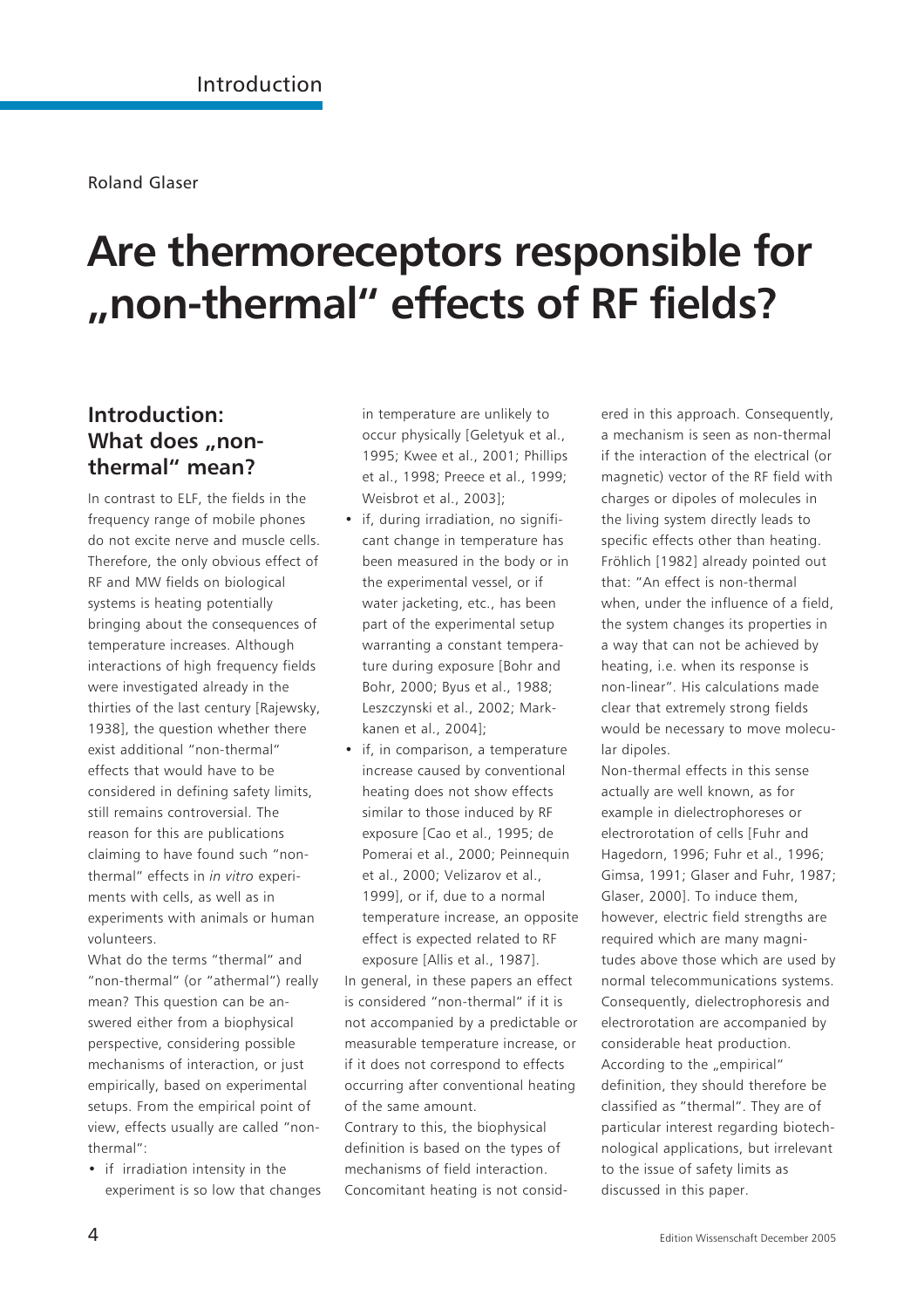Thus, the use of the empirical versus the biophysical definition of the term "non-thermal" sometimes leads to rather contradictory evaluations. It would probably make sense to introduce the terms "quasi-nonthermal" or "subtle thermal" to make the empirical definition of "non-thermal" more precise. For simplifying matters, however, in the following we will enclose the term "non-thermal" in quotation marks when referring to the empirical definition in the sense of "so-called non-thermal" effects.

In this context, the question arises: Are effects that are called "nonthermal" in the above mentioned empirical sense of the word "subtle thermal" effects, or do non-thermal effects, according to the biophysical definition, really occur also at weak RF field exposure? At first glance, this question may seem sophistical, but in fact it is crucial where safety aspects, i.e. the setting of exposure limits, are concerned. If such responses to weak RF fields found in some experiments are just that: "subtle temperature" effects – meaning that they simply activate common reactions of the biological system to a very low and probably only locally detectable degree of heating – they are harmless and can be neglected. Such effects can be treated similarly to those caused by temperature influences to which the organism is exposed on a daily basis and under various environmental conditions. If, on the other hand, particular interaction mechanisms of weak RF or MW fields do exist that are not identical with those of normal heating, they should be carefully investigated considering potential health consequences, and should also taken into account when defining exposure limits.

This paper is an attempt to verify hypotheses claiming that "nonthermal" effects of RF fields, at least those found in experiments performed under well-controlled conditions, ultimately are the result of thermoreceptor activation. Possibly only single molecules or thermosensitive cells were stimulated that triggered various reactions of the highly complicated system of thermoregulation without involving conscious perception of test volunteers, or behavioural consequences in animals. Temperature elevation gains and the size of the heated volume may be so small that measurement is technically impossible (this aspect was already discussed in detail by Stern et al. [1979]).

#### Thermoregulatory response to IR versus RF energy absorption

The concept of radiofrequency (RF) and microwave (MW) fields activating the thermoregulatory system is not new. Recently, Eleanor R. Adair and D. R. Black summarized related investigations in a diligent review [Adair and Black, 2003]. First detailed experiments investigating the activation of human thermoreceptors by GHz fields in comparison to infrared (IR) irradiation were already performed by Hendler and Hardy [1960]. In the seventies, a number of related studies followed, summarized in the book "Microwaves and Thermoregulation" that was edited by Eleanor A. Adair [1983]. Blick at al. [1997] repeated and extended investigations using experiments with advanced dosimetry, and at an extended frequency

range. Thresholds for microwaveevoked skin sensations of warmth at frequencies of 2.45, 7.5, 10, 35, and 94 GHz were measured and compared to warmth evoked by infrared radiation (IR). These findings are generally consistent with those reported by earlier investigators indicating dependency on frequency which corresponds to the depth of tissue penetration of radiation. Sensitivity monotonically increased with increasing frequency throughout the range of microwave frequencies tested. When irridiating an area of 327 cm<sup>2</sup> for 10 seconds, the threshold at 94 GHz (4.5  $\pm$ 0.6 mW/cm2) was more than an order of magnitude below that at 2.45 GHz (63.1  $\pm$  6.7 mW/cm<sup>2</sup>), and was comparable to the threshold for IR  $(5.34 \pm 1.07 \text{ mW/cm}^2)$  (Tab. 1). These differences were due to the effectivity of the absorbed radiation in attaining a defined temperature elevation across the regions where thermoreceptors are located. The energy absorbed by other regions is dissipated without any effect on the thermoregulatory system. Thermoreceptors of the skin located in the outer 0.6 mm skin layer are primarily activated [Adair and Black, 2003]. Riu et al. [1997] calculated the temperature profiles generated by these frequencies after 3 and 10 seconds of skin exposure and found corresponding thresholds of temperature sensation of about 0.07°C. The thresholds found in these experiments therefore clearly exceed the exposure limits recommended by the ICNIRP and prescribed by official regulations. Furthermore, they are above the level of exposure at which "non-thermal" effects have sometimes been found. Does this mean that thermosensors can be ignored in such low level experiments?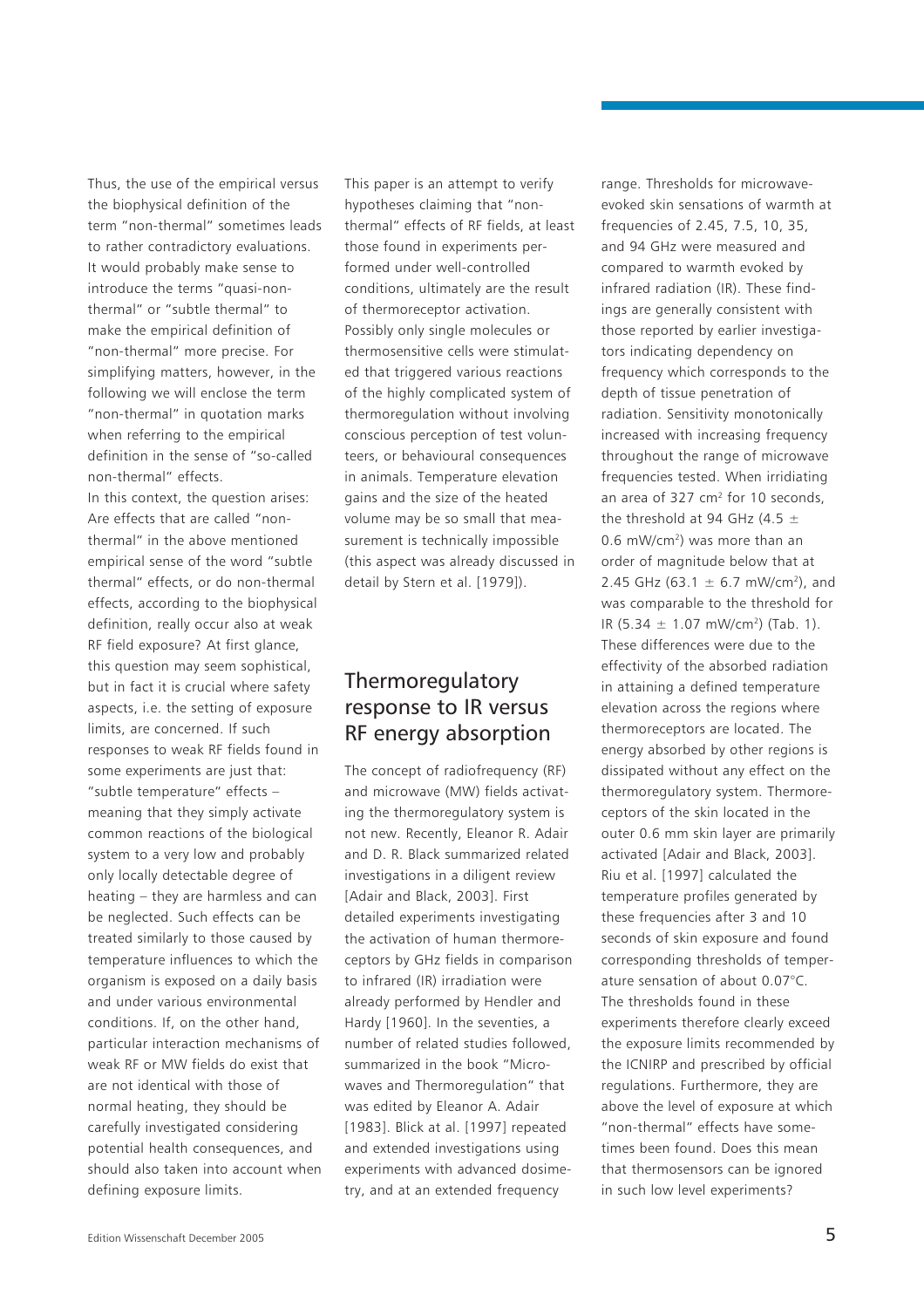| <b>Subject</b>                                              | <b>Author</b>          | <b>Radiation</b> | Threshold mW/cm <sup>2</sup> |
|-------------------------------------------------------------|------------------------|------------------|------------------------------|
| Human volunteers                                            | Blick et al. 1997      | 2.45 GHz         | $63.1 \pm 6.7$               |
| (skin sensations of<br>warmth in the<br>middle of the back) |                        | $7.5$ GHz        | $19.5 \pm 2.9$               |
|                                                             |                        | $10$ GHz         | $19.6 \pm 2.9$               |
|                                                             |                        | 35 GHz           | $8.8 \pm 1.3$                |
|                                                             |                        | 94 GHz           | $4.5 \pm 0.6$                |
|                                                             |                        | Infrared         | $5.34 \pm 1.1$               |
| Boa constrictor                                             | De Cock Buning<br>1983 | Infrared         | 0.177                        |
| Python reticulaturs                                         |                        | Infrared         | 0.059                        |
| Agkistrodon                                                 |                        | Infrared         |                              |
| rhodostoma                                                  |                        |                  |                              |
| (pit viper)                                                 |                        |                  | 0.011                        |
| Fire beetle                                                 | <b>Evans 1964</b>      | Infrared         |                              |
| (Melanophila                                                |                        |                  |                              |
| acuminata)                                                  |                        |                  | 0.06                         |

Tab. 1: Sensitivity threshold of humans and various animals to MW-, and infrared radiation.

#### Limitations of behavioural experiments performed in animals and human volunteers

The above mentioned experiments testing the warmth sensation of human volunteers or the behaviour of animals are of relevance when investigating the basic problem of RF field influence on the system of thermoregulation, but cannot exclude the possibility of thermosensory activation in general. This is already made evident by two circumstances which were observed in these experiments: (I) The threshold of activation depends not only on what region of the body is exposed to the field, but also on what area of the skin is irradiated. This means that a response was detected only if a minimum number of singular thermoreceptors were activated. The observed intensity does therefore not reflect the threshold of a single thermoreceptor cell. (II) The time constant of the sensation is  $>1$  s. The sensitivity to

thermal stimulation was found to increase with exposure time ranging from 3 s up to 10 s [Riu et al., 1997]. This indicates that the reaction was not determined by the primary response of thermosensors but by the time constant of the heating of the tissue surrounding the thermoreceptors and by subsequent neuronal processes. In fact, warmth sensation does not simply reflect the activation of thermoreceptors in a specific region of the body, but is a result of the subsequent information processing in the hypothalamus and cortex (see: Fig. 1). Thermoreceptors of warmblooded animals are located on the surface as well as in many other parts of the body, including the brain and the spinal cord. Whilst thermoreceptors in the skin measure the environmental temperature, internal thermoreceptors are responsible for controlling blood temperature. They are all part of a complicated network transmitting information to the center of temperature control: the preoptic area of the anterior hypothalamus. Conscious warmth sensation, therefore, is the result of processing the information provided by all these sensors, including a lot of other physiological conditions. In the last years our knowledge on molecular and cellular mechanisms of thermoreception has remarkably increased. So it was shown that not only nerve endings and dendrids are responsible for thermoreception, but thermosensitive ion channels are also found in keratinocytes, ovary cells [Peier et al., 2002 a, b] and aorta endothelial cells [Watanabe et al., 2002]. These investigations must be taken into consideration to understand the results of experiments on "non-thermal" reactions of RF-fields.

#### What do we know about the physiology of specialized thermoreceptors in animals?

Provided that many processes in living nature are similar across organisms of different organizational levels, it makes sense firstly to take a look at the highly specialized thermoreceptors of various animals and insects, aiding them in hunting, feeding and overall survival. Boas, pythons and pit vipers are known to use IR radiation emanated by warmblooded animals. Their pit organs are radiant heat detectors helping them to locate an IR source with an angle resolution of few degrees [Campbell et al., 2002; de Cock Buning, 1983; Neuweiler, 2003]. A similarly functioning pit organ is found in vampire bats, as for example in *Desmodus rotundus* [Kürten and Schmidt, 1982]. Many insects also are equipped with IR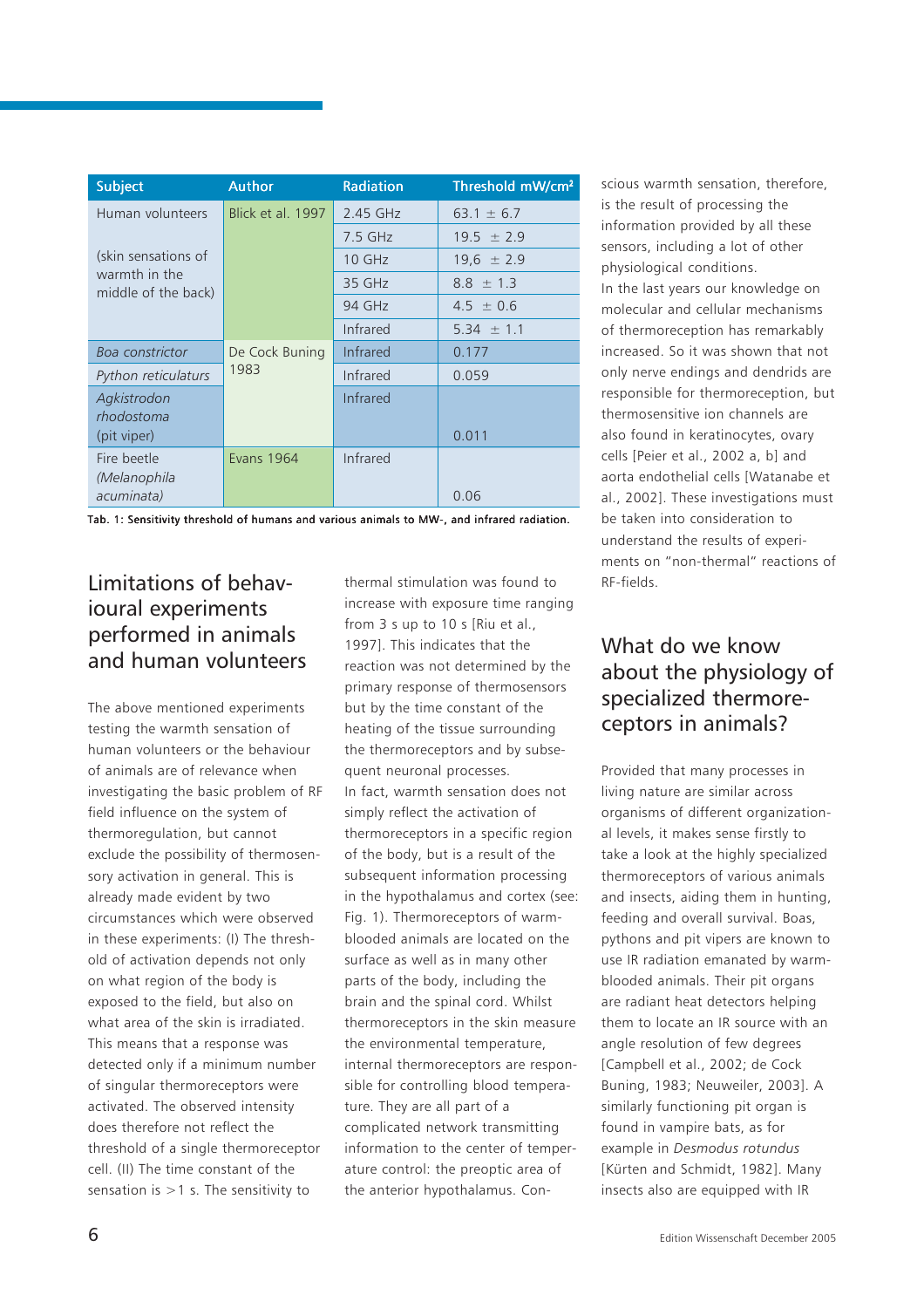and thermal sensors of different sensitivity and function. The larvae of the Australian "fire beetle", for example, can only develop in freshly burnt wood. The IR receptor of these beetles enables them to detect forest fires from a distance of 60 to100 miles [Campbell et al., 2002]. Other insects just feel the temperature of their surroundings with high sensitivity.

For all these IR sensors, absorption systems were found which transform IR radiation into heat. It is generally accepted that not the quantum energy of radiation – as for the visual system – but heat, resp. the temperature change induced by IR absorption, is sensed [Campbell et al., 2002; Gingl and Tichy, 2001; Harris and Gamow 1971, 1972; Neuweiler, 2003; Schmitz et al., 2000, 2002, 2003].

In contrast to mammalian skin sensors, where the sensation requires the heating of a thick layer of tissue, masses absorbing radiation and transforming it into temperature elevation are much smaller in these animals. In the pit organ of snakes, a 15 micrometer thick, heavily innervated membrane is responsible for IR reception. It measures 30 mm<sup>2</sup> and is thermally isolated by air layers on both sides [Neuweiler, 2003]; additionally, a rich capillary network acts as an effective heat sink [Pappas et al. 2004]. In the fire beetle, the IR radiation is absorbed by a 30 micrometer thin disk with a diameter of about 120 micrometer. This disk is located in an air-filled space inside a hemispherical invagination, and held in place by a small cuticular stalk [Schmitz et al., 2002]. In Drosophila, thermoreceptors are

located at the third antennal segment [Liu et al., 2003]. Consequently, all these receptors, in contrast to those of mammals, exhibit extremely short time constants. In contrast to experiments in mammals, these receptors can be examined by direct electrophysiological recording using microelectrodes. Thus, a direct investigation of threshold values is possible, without any interference of subsequent information processing in the CNS. The maximum sensitivity of pit vipers (*Agkistrodon rhodostoma*) has been found at 0.011 mW/cm2, for *Python reticulatus* at 0.059 mW/cm2, and for *Boa constrictor* at 0.177 mW/cm2 [de Cock Buning, 1983] (Tab. 1). In these experiments, the head of the respective snake was exposed to infrared radiation emitted by the black painted surface of a copper

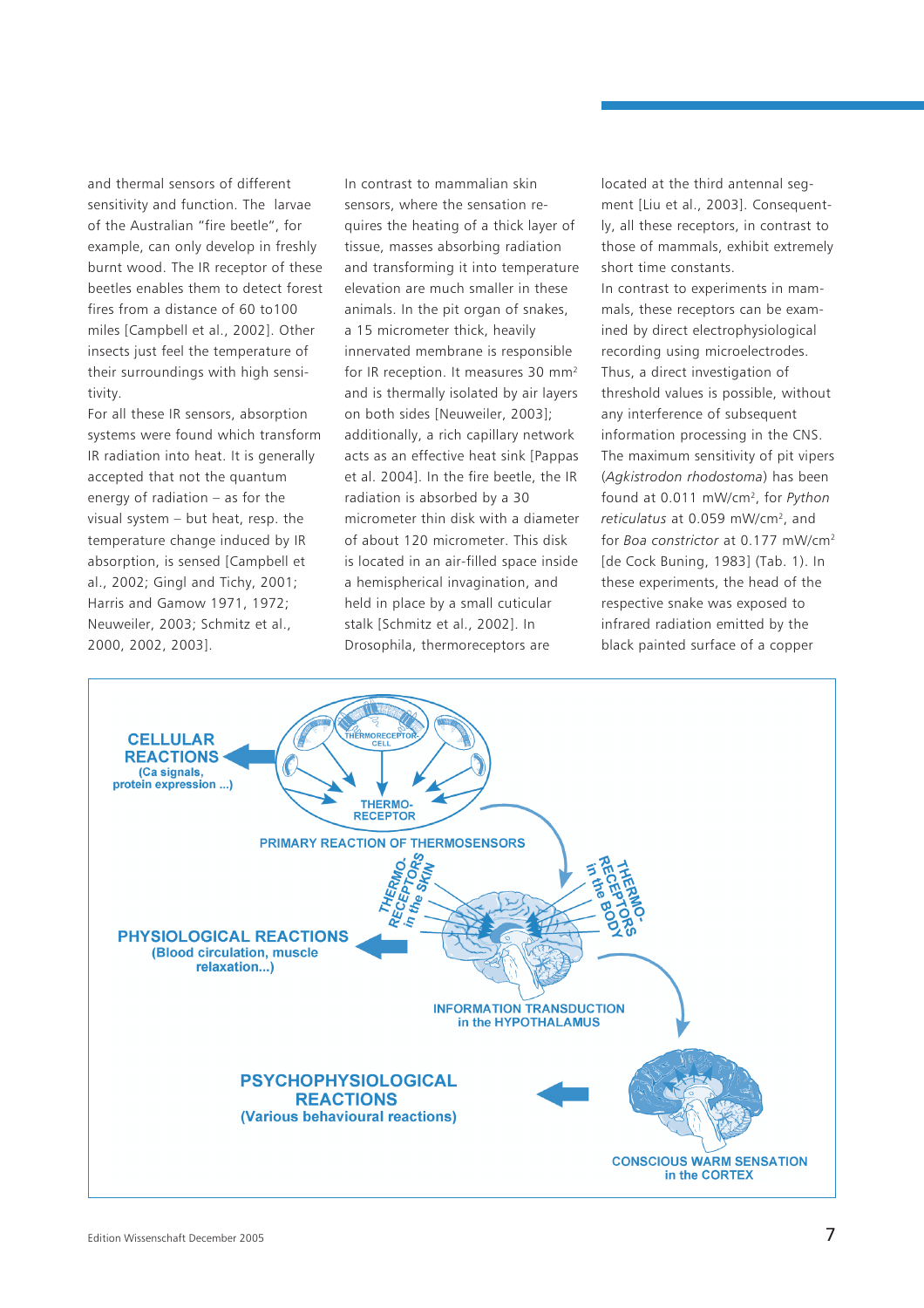block with a temperature warmer by 10°C than the environment, at distances of 16.4 to 66.6 cm. Recordings were conducted at heatsensitive neurons in the brain. The Australian fire beetle *Melanophila acuminata* shows a maximum sensitivity at 0.06 mW/cm<sup>2</sup> [Evans 1964].

The real temperature increase of the receptor sides in these experiments are not measurable. Calculations of the corresponding temperature elevations, however, led to estimated values between 0.003 and 0.01 K. This is below the sensitivity of conventional technical thermosensors. By the way – from the use of the empirical definition it would follow that the infrared sensation of these animals is based on "non-thermal" effects! The time constants of these thermoreceptors were limited not so much by the heating of the absorber – as is the case in humans, monkeys and rats – as by the time constants and the firing frequency of nerves. So the response to a stepwise increased irradiation was below 20 ms [Schmitz et al., 2000; Gingl and Tichy, 2001].

Unfortunately, there are no detailed experiments on the sensibility of these thermoreceptors to RF-fields. Only Harris and Gamow [1972] tested the response of the pit organs of boas to 10.7 GHz microwave radiation. They found a response to pulses of about 11.1 mW/cm<sup>2</sup>, at a distance of 4 cm from the horn antenna "making an accurate measurement of the power density nearly impossible". The aim of this paper was just to demonstrate that it is not a specific infrared effect that is responsible for this reaction, but an unspecific temperature elevation.

By exceeding the scope of biological objects and including those specialized for thermosensation to better focus on the primary reactions as occur in mammals, thermoreceptors with extremely low thresholds and short time constants were found. Even such neurophysiological experiments, however, fail to reflect the real time constant of the primary reaction, because they nevertheless include a time delay for nerve reactions. A closer look at the molecular mechanisms is necessary to obtain information about the real data of this reaction, and also on the probable sensitivity of single thermosensitive cells in mammals.

#### Molecular mechanisms of thermoreception

Over the last years a number of detailed investigations of the thermoregulation processes of procaryotic and eucaryotic cells have been published. These investigations provided new insight into the molecular mechanisms of thermosensation of various cells, and reveal the ambivalence of their functions. The implication of cells in the neuronal system of thermosensation just reflects one special case in this diversity. Thermosensitive molecules are responsible for various cellular functions, such as the protection against physiologically adverse temperatures, or even for the activation of cells in the case of favorable temperatures [Chowdhury et al., 2003]. Some of them are temperature dependent RNA molecules, a special kind of the so-called "riboswitches" [Lai, 2003]. Bacteria and cells of many other organisms regulate their phase transition of membrane lipids in response to

temperature by controlling the fatty acid composition of lipids. In *B. subtilis*, for example, this is done by a temperature dependent expression of oxygen-dependent saturase, in *E. coli* activating enzymes for synthesizing new phospholipids [Mansilla et al., 2004]. The expression of heatshock proteins in procaryotes such as *E. coli* is controlled by temperature dependent structural alterations of the nucleotide exchange factor GrpE exhibiting "non-Arrhenius" behaviour. This means there is an increasing activity in one, and a decreasing activity in another temperature region [Gelinas et al., 2003; Grimshaw et al., 2003]. Although these kinds of cellular thermoregulation seem to be important too, sine they explain some other "non-thermal" cellular effects, we will focuse here on neuronal thermosensors. A growing number of so called TRPV-transport proteins in membranes of various cells has been found over the last years, some of them showing a high degree of temperature dependence of their function (TRP stands for "transient receptor potential", V indicates a vallinoid sensitive subfamily) [Tominaga et al., 2004]. In mammals, TRPV3 and TRPV4 are the most important channels responding at temperatures in the physiological range [Benham et al., 2003]. Notably, they do not only occur in neurons but are also found in a number of other cells. TRPV4 channels, for example, occur in a HEK293 cell expression system and in native mouse aorta endothelial cells [Watanabe et al., 2002]. Gating mechanisms of these channels, at a specific temperature interval, show a much larger sensitivity to temperature elevation than standard biochemical reactions. At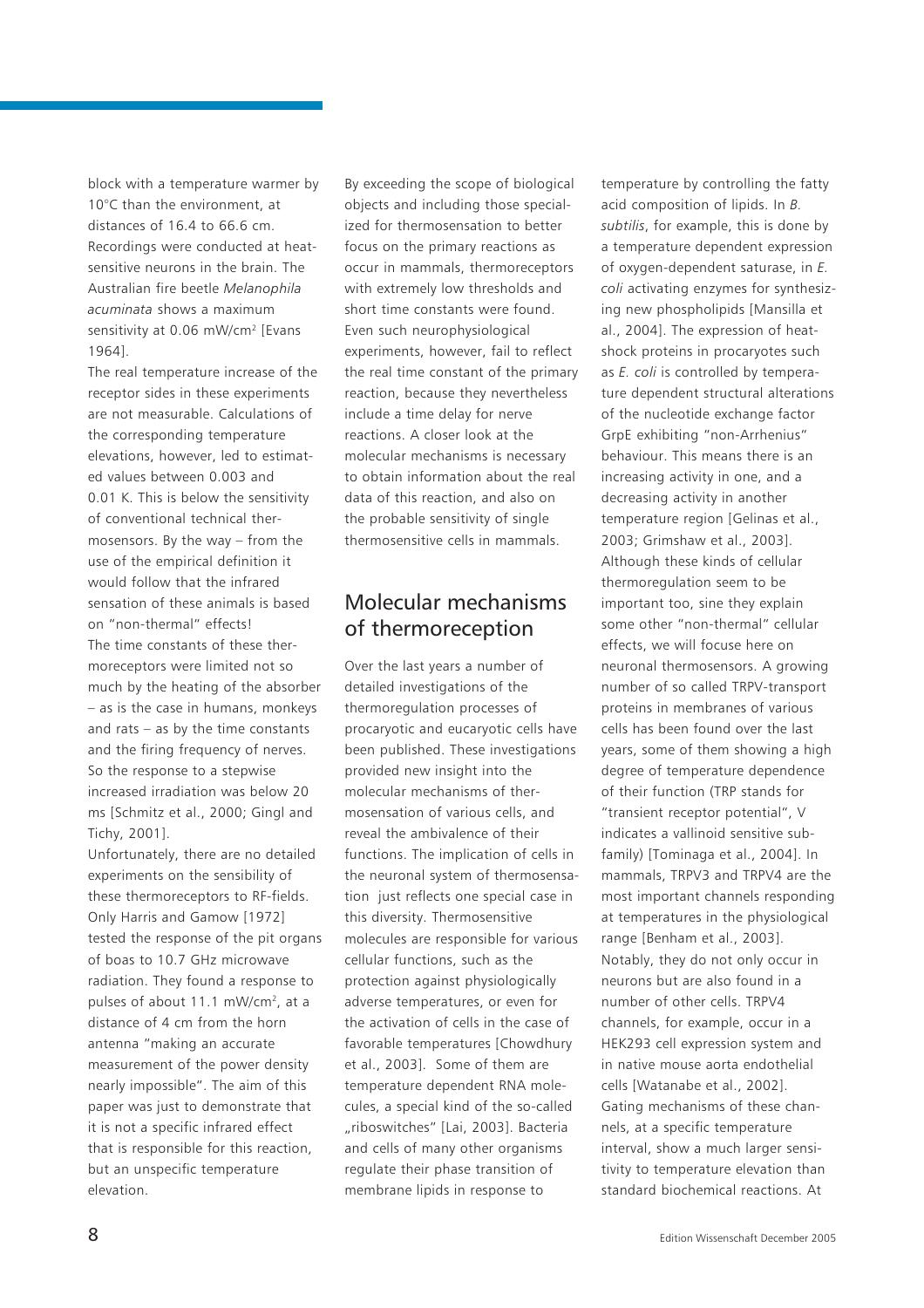times, this property is expressed by a Q*10*-value, a change in the reaction rate resulting from a 10 °C temperature rise. For normal biochemical reactions as well as for normal ion channels, this value is a factor of 2, approximately. In the thermosensitive temperature range of these channels, however, it can be much larger. Between 24 and 36 °C, TRPV4 channels, for example, indicate a current increased by a  $Q_{10}$  of 19.1 [Watanabe et al., 2002]. Exposed in Chinese hamster ovary cells, TRPV3 channels showed a  $Q_{10}$  of 1.9±0.3 for lower temperatures, and a  $Q_{10}$  $=17.3\pm3.0$ , after the temperature rose above 32 °C. Cells exposed to rapid heating typically exhibited a steep initial activation phase with  $Q_{10} = 21.6 \pm 4.2$  [Xu et al., 2002]. In keratinocytes, a TRPV3 channel was found that was activated at temperatures above 35 °C, showing a mean  $Q_{10} = 6.62$  [Peier et al., 2002]. The reason for this extremely sensitive reactions in a narrow, specific temperature range are structural alterations of the molecule, a kind of molecular phase transition. As a result, for example, the TRPV4 channels transform temperature stimuli into electrophysiological responses of the cell connected by a calcium influx from outside of the cell [Güler et al., 2002]. Although TRPV1 to TRPV 4 channels have not been found yet in invertebrates, similar channels were detected in *Drosophila* and in the roundworm *Caenorhabditis elegans*. Another channel of the TRP family, the ANKTM1 protein is found in *Drosophila* as well as in vertebrates, and possibly is also involved in thermosensation [Viswanath et al., 2003]. Unfortunately, the channels which are responsible for the enormous sensibility of the pit

organs of snakes have not yet been isolated. However the functional similarity of the corresponding membrane proteins with the TRPV1 channel has already been demonstrated [Pappas et al. 2004]. It seems important to note that the reaction of these temperature sensitive molecules depends on several conditions. The response of the TRPV3 channel, for example, increases with repeated stimulation at suprathreshold temperatures, indicating pronounced sensitization of this receptor by heat. Its responses increased at each subsequent stimulus so that current responses were enhanced about 10-fold over the course of the experiment [Benham et al., 2003]. This may be one molecular reason for the above mentioned dependence of the thermal reaction of humans and animals on the duration of IR irradiation, besides other reactions such as heating of the tissue etc. Furthermore, the sensitivity of the corresponding cells depends on the osmolarity of the medium, the lipid composition of the membrane and other conditions [Güler et al., 2002]. Consequently, these channels exhibit a surprising temperature dependence of their function, particularly at narrow temperature ranges. A single cell usually contains many copies of different types of such channels, each being responsible for a specific temperature region. The general response of this cell, i.e. the signal given by this cell to the thermoreceptor, therefore is the resulting average of the behavior of of a large number of proteins. Since thermoreceptors moreover represent the response of many cells, this is to be understood as a system of substantial noise suppression. Unfortunately, at present we know

only the temperature dependence of these molecules, but not the threshold of their response. A full analysis of the temperature threshold of these primary reactions cannot be given yet.

#### **Conclusions: The system of thermoreception and its side reactions – a possible reason** for "non-thermal" **reactions of RF-fields**

In Fig. 1 an attempt was made to roughly illustrate the system of thermosensation, from the primary reaction of the membrane proteins, the response of the cells, the transduction of nervous information to the hypothalamus up to the conscious warm sensation as a reaction of the cortex. Considering the properties of this system and its elements, as summarized in this paper, new insights into the issue of "non-thermal" RF field interaction become possible.

The extremely high sensitivity of thermoreceptors of several animals and insects, as listed in Tab. 1, shows that in general this system is able to react to temperature elevations below those measurable in experiments investigating RF- and microwave effects, as well as below calculated temperature elevations which usually occur in the skin and surface of the brain during the use of a mobile phone. Of course, the sensitivity of the specialized thermosensors in snakes or insects possibly is higher than those of mammals. As can be seen in many other cases, however, similar molecular systems are used conser-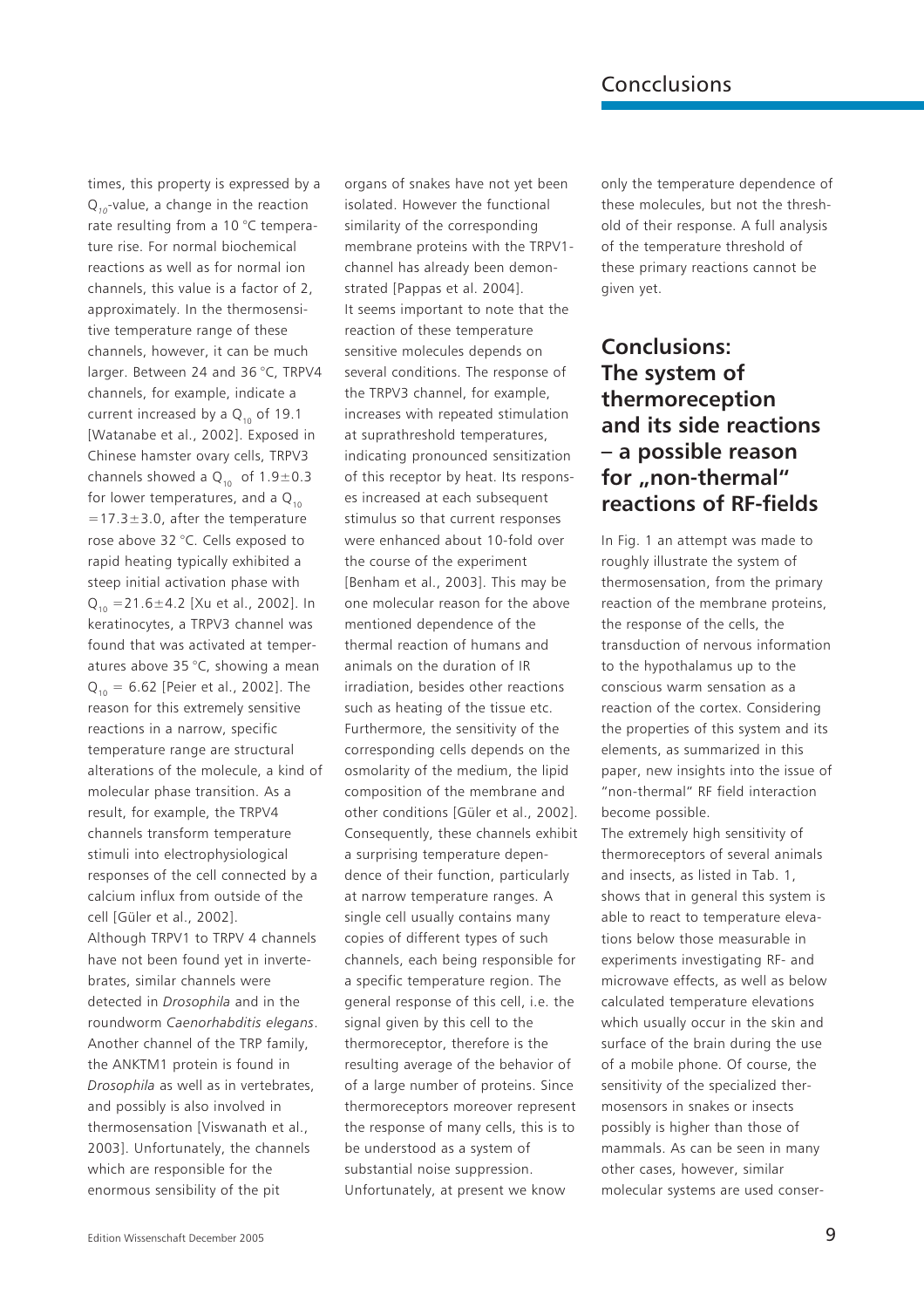#### Conclusions

vatively in nature, at different levels of evolution. There is a similarity, for example, with the molecules of the TRP-transporters, or thermosensitive RNA-systems. Therefore, a response of other cells at this level of temperature elevation cannot be excluded. The signal-to-noise ratio of thermoreception obviously is optimized by averaging and filtering at all information processing steps. Thermoreceptor cells average the information from many proteins; the thermosensors at the nerve endings use the information from many thermosensitive cells; in the hypothalamus, information from various thermosensors in the body is evaluated. The physiological evaluation of signals sent by thermoreceptors obviously depends on the number of activated thermoreceptors (i.e. the area of exposed skin), the duration of activation, but also on a number of general psychophysiological parameters.

The conscious warm sensation is therefore the endpoint of the system, the result of various neuronal processes, signaling the body there is a need of behavioral reactions, like moving away from a source etc. The absence of this sensation, however, does not mean that several less dramatic regulatory processes were initiated. EEG modifications as a result of weak RFfield exposure, for example, are understandable as being caused by locally modified circulation in the brain, even without a conscious warm sensation. The dependence of this reaction on a number of other physiological factors certainly explain why replications of these results in human volunteers sometimes were impossible [e.g.: Freude et al., 2000; Wagner et al., 2000]. Consequently, if "non-thermal"

effects – at least those found in experiments using accurate exposure systems and exact dosimetry - really are based on the activation of the molecular or cellular system of thermosensors, they must be classified as 'everyday' responses without real consequences to health.

#### Acknowledgement

This paper was supported by the Forschungsgemeinschaft Funk e.V. Bonn.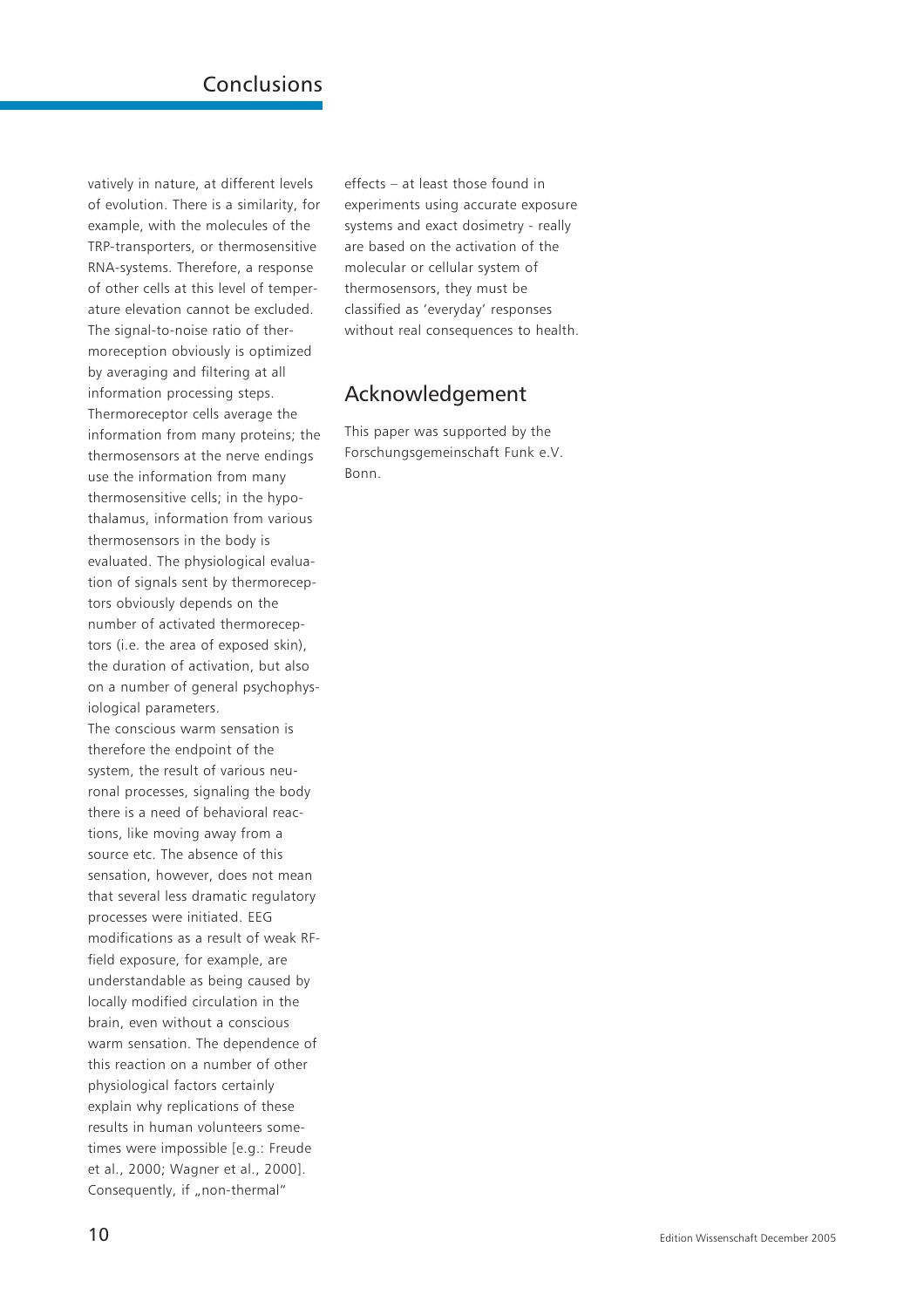#### References

Adair ER, Black DR 2003. Thermoregulatory responses to RF energy absorption. Bioelectromagnetics Supp. 6: S17-S38.

Adair ER (Edit.) 1983. Microwaves and Thermoregulations. Academic Press, New York.

Allis JW, Sinha-Robinson BL. 1987. Temperatur-specific inhibition of human red cell Na+/ K+ATPase by 2,450-MHz microwave radiation. Bioelectromagnetics 8: 203-212.

Benham CD, Gunthorpe M J, Davis J B. 2003. TRPV channels as temperature sensors. Cell Calcium 33: 479-487.

Blick DW, Adair ER, Hurt WD, Sherry CJ, Walters TJ, Merritt JH. 1997. Thresholds of microwave-evoked warmth sensation in human skin. Bioelectromagnetics 18: 403-409.

Bohr H, Bohr J. 2000. Microwave enhanced kinetics observed in ORD studies of a protein. Bioelectromagnetics 21: 68-72.

Byus CV, Dartun K, Pieper S, Adey WR. 1988. Increased ornithine decarboxylase activity in cultured cells exposed to low energy modulated microwave fields and phorbol ester tumor promoters. Cancer Res. 48: 4222-4226.

Campbell A L, Naik R R, Sowards L, Stone MO. 2002. Biological infrared imaging and sensing. Micron 33: 211-225.

Cao G, Liu L-M, Cleary SF. 1995. Cell cycle alterations induced by isothermal 27 MHz radio-frequency radiation exposure. Bioelectrochem. Bioenerg. 37: 131-140.

Chowdhury S, Ragaz C, Kreuger, E, Narberhaus, F. 2003. Temperature-controlled structural alterations of an RNA thermometer. J. Biol. Chem. 278: 47915-47921.

de Cock Buning TJ. 1983. Thresholds of infrared sensitive tectal neurons in *Pyton reticulatus, Boa constrictor* and *Agkistrodon rhodostoma.* J. Comp. Physiol. 151: 461-467.

de Pomerai D, Daniells C, David H, et al. 2000. Non-thermal heat-shock response to microwaves. Nature 405: 417-418.

Evans, W. G. 1964. Infrared receptors in Melanophila acuminata De Geer. Nature; 202, 211

Freude G, Ullsperger P, Eggert S, Ruppe I. 2000. Microwaves emitted by cellular telephones affect human slow brain potentials. Eur. J. Appl. Physiol. 81: 18-27.

Fröhlich H. 1982. What are non-thermal electric biological effects? Bioelectromagnetics  $3:45-46$ 

Fuhr G, Hagedorn R. 1996. Cell Electrorotation. In: Lynch, P. T., M. R. Davey (Edrs.): Electrical Manipulation of Cells. Chapman & Hall, New York 38-70.

Fuhr G, Zimmermann U, Shirley SG. 1996. Cell motion in time-varying fields: principles and potential. in: U. Zimmermann, G. Neil (Edit.) Electromanipulation of cells. CRC Press INC, Boca Raton 259-328.

Geletyuk VI, Kazachenko VN, Chemeris NK, Fesenko EE. 1995. Dual effects of microwaves on single Ca2+-activated K+ channels in cultured kidney cells vero. FEBS Letters 359: 85-88.

Gelinas AD, Toth J, Bethoney KA, Langsetmo K, Stafford WF, Harrison CJ. 2003. Thermodynamic linkage in the GrpE nucleotide exchange factor, a molecular thermosensor. Biochemistry 42: 9050-9059.

Gimsa J, Marszalek P, Loewe U, Tsong TY. 1991. Dielectrophoresis and electrorotation of neurospora slime and murine myeloma cells. Biophys. J. 60: 749-760.

Gingl E, Tichy H. 2001. Infrared sensitivity of thermoreceptors. J. Comp. Physiol. 187: 467- 475.

Glaser R. 2000. Biophysics. Springer, Berlin Heidelberg New York.

Glaser R, Fuhr G. 1987. Electrorotation – The spin of cells in rotating high frequency electric fields. In: M. Blank and E. Findl (eds.); Mechanistic Approaches to Interactions of Electric and Electromagnetic Fields with Living Systems; Plenum Press, New York 271-289.

Grimshaw JPA, Jelesarov I, Siegenthaler RK, Christen P. 2003. Thermosensor action of GrpE - The DnaK chaperone system at heat shock temperatures. J.Biol. Chem. 278: 19048- 19053.

Güler AD, Lee HS, Iida T, Shimizu I, Tominaga M, Caterina M. 2002. Heat-evoked activation of the ion channel TRPV4. J. Neuroscience 22: 6408-6414.

Harris JF, Gamow RI. 1971. Snake infrared receptors. Thermal or photochemical mechanisms? Science 172: 1252-1253.

Harris JF, Gamow RI. 1972. An analysis of heat receptors by means of microwave radiation. Biol. Med. Sci. Instrument. 9: 187-190.

Hendler E, Hardy JD. 1960. Infrared and microwave effects on skin heating and temperature sensation. IRE Trans. Med. Electronics 7: 143-152.

Kürten L, Schmidt U. 1982. Thermoreception in the common vampire bat (*Desmodus rotundus*). J. Comp. Physiol. A 146: 223-228.

Kwee, S., Raskmark, P., Velizarov, S. 2001. Changes in cellular proteins due to environmental non-ionizing radiation. I. Heat-shock proteins. Electro and Magnetobiology 20: 141- 152.

Lai, EC. 2003. RNA sensors and riboswitches. Self-regulating messages. Current Biology 2003; 13: R285-R291.

Leszczynski D, Joenvaara S, Reivinen J, Kuokka R. 2002. Non-thermal activation of the hsp27/ p38MAPK stress pathway by mobile phone radiation in human endothelial cells: Molecular mechanism for cancer- and blood-brain barrierrelated effects. Differentiation 70: 120-129.

Liu L, Yermolaieva O, Johnson WA, Abboud FM, Welsh M J. 2003. Identification and function of thermosensory neurons in Drosophila larvae. Nature Neuroscience 6: 267-273.

Mansilla, MC, Cybulski, LE, Albanesi, D., deMendoza, D. 2004. Control of membrane lipid fluidity by molecular thermosensors. J. Bacteriol. 186: 6681-6688

Markkanen A, Penttinen P, Naarala J, Pelkonen J, Sihvonen AP, and Juutilainen J. 2004. Apoptosis induced by ultraviolet radiation is enhanced by amplitude modulated radiofrequency radiation in mutant yeast cells. Bioelectromagnetics 25: 127-133.

Neuweiler G. 2003. Neuro- und Sinnesphysiologie - 3. Temperaturempfindlichkeit. In: G. Heldmaier u. G. Neuweiler: Vergleichende Tierphysiologie, Springer-Verlag Berlin 1: 89-96.

Pappas, TC, Motamedi, M., and Christensen, BN 2004. Unique temperature-activated neurons from pit viper thermosensors. Am. J. Physiol. Cell Physiology 287: C1219-C1228.

Peier AM, Moqrich A, Hergarden AC, et al. 2002. A TRP channel that senses cold stimuli and menthol. Cell 108: 705-715.

Peier AM, Reeve AJ, Andersson EA, et al. 2002. A heat-sensitive TRP channel expressed in keratinocytes. Science 296: 2046-2049.

Peinnequin A, Piriou A, Mathieu J, Dabouis V, Sebbah C, Malabiau R, Debouzy JC. 2000. Non-thermal effects of continuous 2.45 GHz microwaves on Fas-induced apoptosis in human Jurkat T-cell line. Bioelectrochem. Bioenerg. 51: 157-161.

Phillips JL, Ivaschuk O, IshidaJones T, Jones RA, CampbellBeachler M, Haggren W. 1998. DNA damage in Molt-4 T-lymphoblastoid cells exposed to cellular telephone radiofrequency fields in vitro. Bioelectrochem. Bioenerg. 45: 103-110.

Preece AW, Iwi G, DaviesSmith A, Wesnes K Butler S, Lim E, Varey A. 1999. Effect of a 915- MHz simulated mobile phone signal on cognitive function in man. Int. J. Radiat. Biol. 75: 447-456.

Rajewsky B. 1938. Biophysikalische Grundlagen der Ultrakurzwellen-Wirkung im lebenden Gewebe. in: B. Rajewsky (Hrsg.) Ultrakurzwellen in ihren medizinischen-biologischen Anwendungen, G. Thieme, Leipzig.

Riu PJ, Foster KR, Blick DW, Adair ERA. 1997. Thermal model for human thresholds of microwave-evoked warmth sensations. Bioelectromagnetics 18: 578-583.

Schmitz H, Schmitz A, Bleckmann H. 2000. A new type of infrared organ in the Australian "fire-beetle" Merimna atrata (Coleoptera: Buprestidae). Naturwissenschaften 87: 542-545.

Schmitz H, Schmitz A, Trenner S, Bleckmann H. 2002. A new type of insect infrared organ of low thermal mass. Naturwissenschaften 89: 226-229.

Schmitz H, Trenner S. 2003. Electrophysiological characterization of the multipolar thermoreceptors in the ''fire-beetle'' Merimna atrata and comparison with the infrared sensilla of Melanophila acuminata (Both Coleoptera, Buprestidae). J. Compar. Physiology A Neuroethology Sensory Neural and Behavioral Physiology 189: 715-722.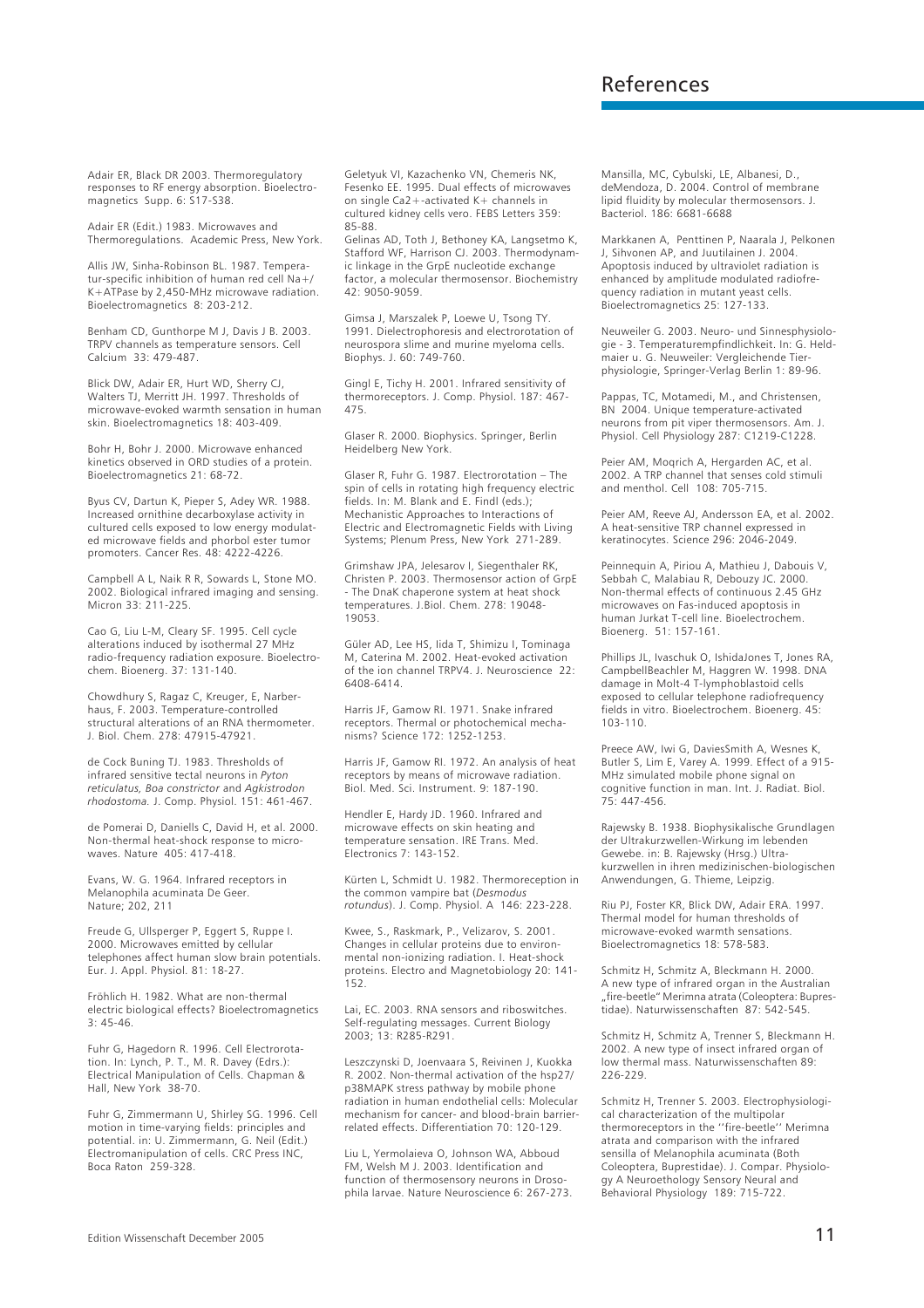Stern S, Margolin L, Weiss B, Lu ST, Michaelson SM. 1979. Microwaves: Effect on thermoregulatory behavior in rats. Science 206: 1198-1201.

Tominaga, M., Caterina, M J. 2004. Thermosensation and pain. J. Neurobiology 6: 3-11

Velizarov S. 1999. Electric and magnetic fields in microbial biotechnology: Possibilities, limitations, and perspectives. Electro and Magnetobiology 18: 185-212.

Viswanath V, Story GM, Peier AM, Petrus MJ, Hwang SW, Patapoutian A, Jegla T. 2003. Ion channels – Opposite thermosensor in fruitfly and mouse. Nature 423: 822-823.

Wagner P, Röschke J, Mann K, Fell J, Hiller W, Frank C, Grozinger M. 2000. Human sleep EEG under the influence of pulsed radio frequency electromagnetic fields – Results from polysomnographies using submaximal high power flux densities. Neuropsychobiology 42: 207-212.

Watanabe H, Vriens SH, Suh SH, Benham CD, Droogmans G, Nilius B. 2002. Heat-evoked activation of TRPV4 channels in a HEK293 cell expression system and in native mouse aorta endothelial cells. J. Biol. Chem. 277: 47044- 47051.

Weisbrot D, Lin H, Ye L, Blank M., and Goodman R.2003. Effects of mobile phone radiation on reproduction and development in Drosophila melanogaster. J. Cell. Biochem.; 89: 48-55

Xu HX, Ramsey IS, Kotecha SA, et al. 2002. TRPV3 is a calcium permeable temperaturesensitive cation channel. Nature 418: 181- 186.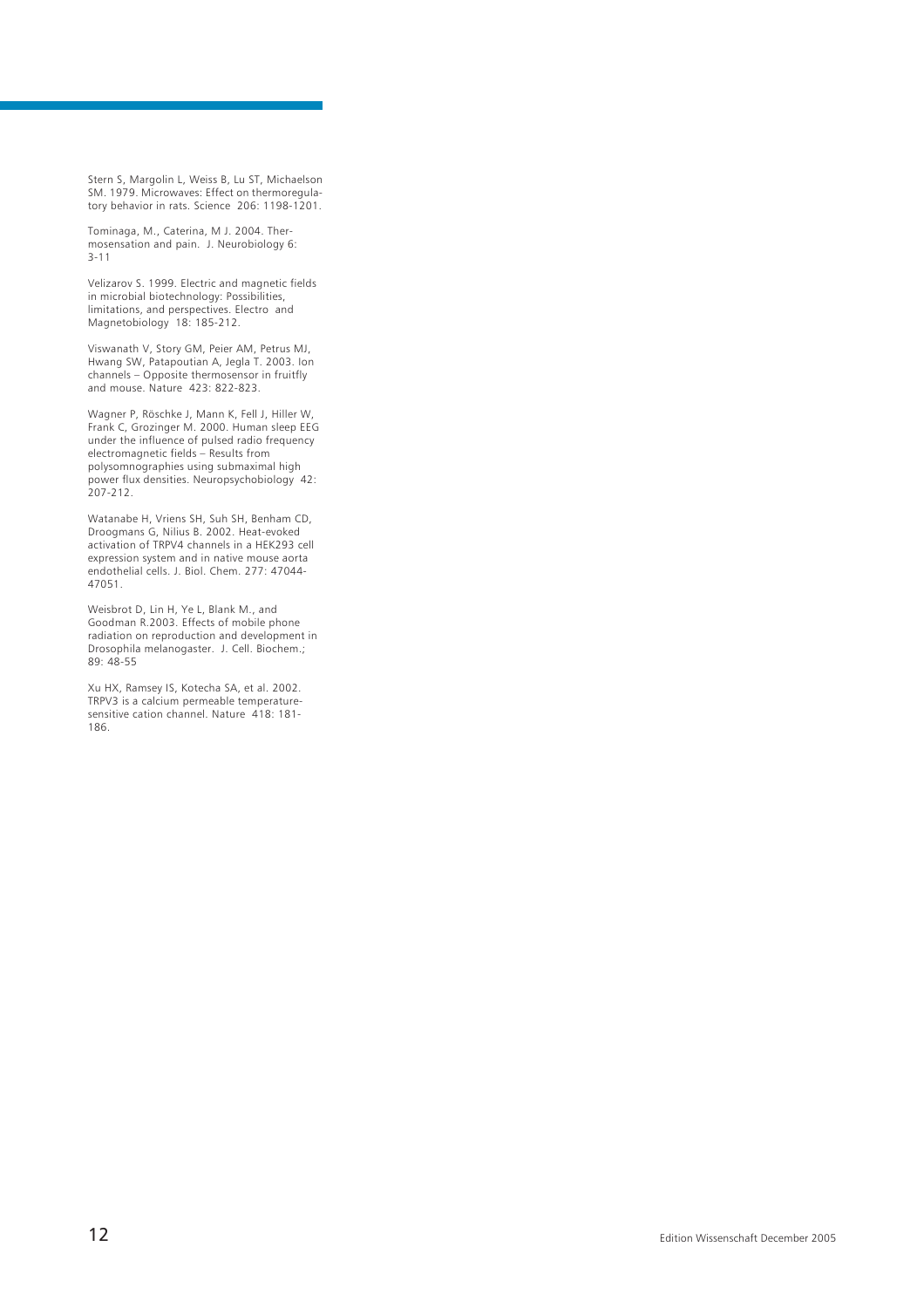#### Abstract

#### **Abstract**

The existence of "non-thermal" effects of weak RF-fields has been discussed again and again. In these papers the expression "non-thermal" is mostly not related to the biophysical mechanism, but used in a empirical sense. Usually, an effect is considered "non-thermal" if it is not accompanied by a predictable or measurable temperature increase, or if it does not correspond to effects occurring after conventional heating of a similar degree. This approach does not take into consideration the real system of thermoregulation, its ambivalence, and its high sensitivity. Recently, a specialized class of transport proteins have been found functioning as thermosensors in cell membranes not only in cells of specialized organs, but also in normal keratinocytes and other cells. The signal-to-noise ratio in this system of thermoreception is optimized by averaging the response of many proteins and cells and many steps of information processing with various time constants from below microseconds for the primary reactions of the membrane proteins,

milliseconds for nerve excitations, and eventually, tenths of seconds or even minutes for behavioral consequences. The threshold of this system can be lower than the sensitivity of our technical devices for measuring or controlling temperature in experiments. Considering this, the effects found in experiments with weak RF-fields in fact could be "quasi-thermal" or "subtle thermal" reactions of the biological system of thermosensation and thermoregulation. A number of reactions is conceivable, occurring at temperature elevations that are not high enough to be registered by the central nervous system. Protein expression, influences on local blood circulation, or other effects could be the the result of thermal stimulation, even if there is no measurable temperature increase and no behavioral consequences or conscious "warm" sensations. If "non-thermal" effects, at least those found in experiments using accurate exposure systems and exact dosimetry, really are based on the activation of the molecular system of thermosensors, they consequently must be classified as 'everyday' responses without real significance to health.

Author:

Roland Glaser Inst. of Biology/Experimental Biophysics, Humboldt University-Berlin /Germany